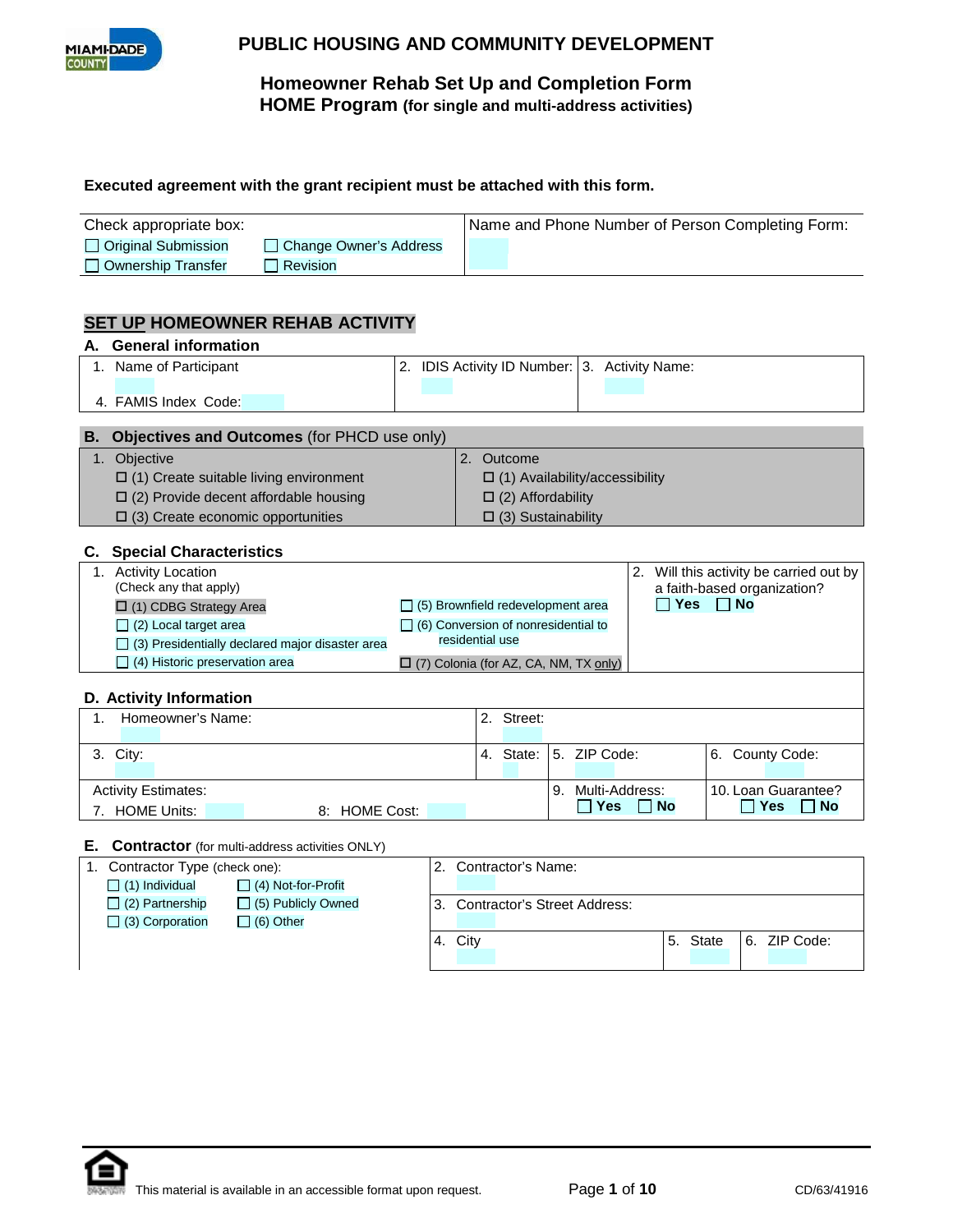

**Homeowner Rehab Set Up and Completion Form HOME Program (for single and multi-address activities)**

### **COMPLETE HOMEOWNER REHAB ACTIVITY**

| $\mathbf{1}$ . | Property Type (check one)           | 2. Completed Units:  |                |
|----------------|-------------------------------------|----------------------|----------------|
|                | $\Box$ (1) 1-4 (unit) Single Family | <b>Total Number:</b> | HOME-Assisted: |
|                | $\Box$ (2) Condominium              |                      |                |
|                | $\Box$ (3) Cooperative              |                      |                |
|                | $\Box$ (4) Manufactured Home        |                      |                |
|                |                                     |                      |                |
|                | F. Units.                           |                      |                |
|                |                                     |                      |                |

|                               |  | Home-Assisted: |  |
|-------------------------------|--|----------------|--|
| Meeting Energy Star standards |  |                |  |
| 504-accessible                |  |                |  |

#### **G. Property Address.**

(If this is a multi-address activity, make copies of pages 2 and 3 so that cost and beneficiary information is reported for each address – Sections G, H, and I)

| Homeowner's Name: | Homeowner's Street Address                               |  |  |  |  |  |  |  |
|-------------------|----------------------------------------------------------|--|--|--|--|--|--|--|
| City:             | 5. ZIP Code<br>$\overline{6}$ .<br>County<br>State<br>4. |  |  |  |  |  |  |  |

#### **H. Costs:**

Value After Rehab: \$0

#### 1. **HOME Funds** (including Program Income)

|                                    |     | Totals |
|------------------------------------|-----|--------|
| Amortized Loan<br>(1)              | \$0 |        |
| Grant<br>(2)                       | \$0 |        |
| Deferred Payment Loan (DPL)<br>(3) | \$0 |        |
| Other<br>(4)                       | \$0 |        |
| <b>Total HOME Funds</b>            |     | \$0    |

### 2. **Public Funds**

| (1) Other Federal Funds      | \$0 |     |
|------------------------------|-----|-----|
| (2) State / Local Funds      | \$0 |     |
| (3) Tax Exempt Bond Proceeds | \$0 |     |
| <b>Total Public Funds</b>    |     | \$0 |

#### 3. **Private Funds**

| (1) Private Loans                       | \$0 |     |
|-----------------------------------------|-----|-----|
| (2) Owner Cash Contribution             | \$0 |     |
| (3) Private Grants                      | \$0 |     |
| <b>Total Private Funds</b>              |     | \$0 |
| 4. Activity Total or Total This Address |     | \$0 |

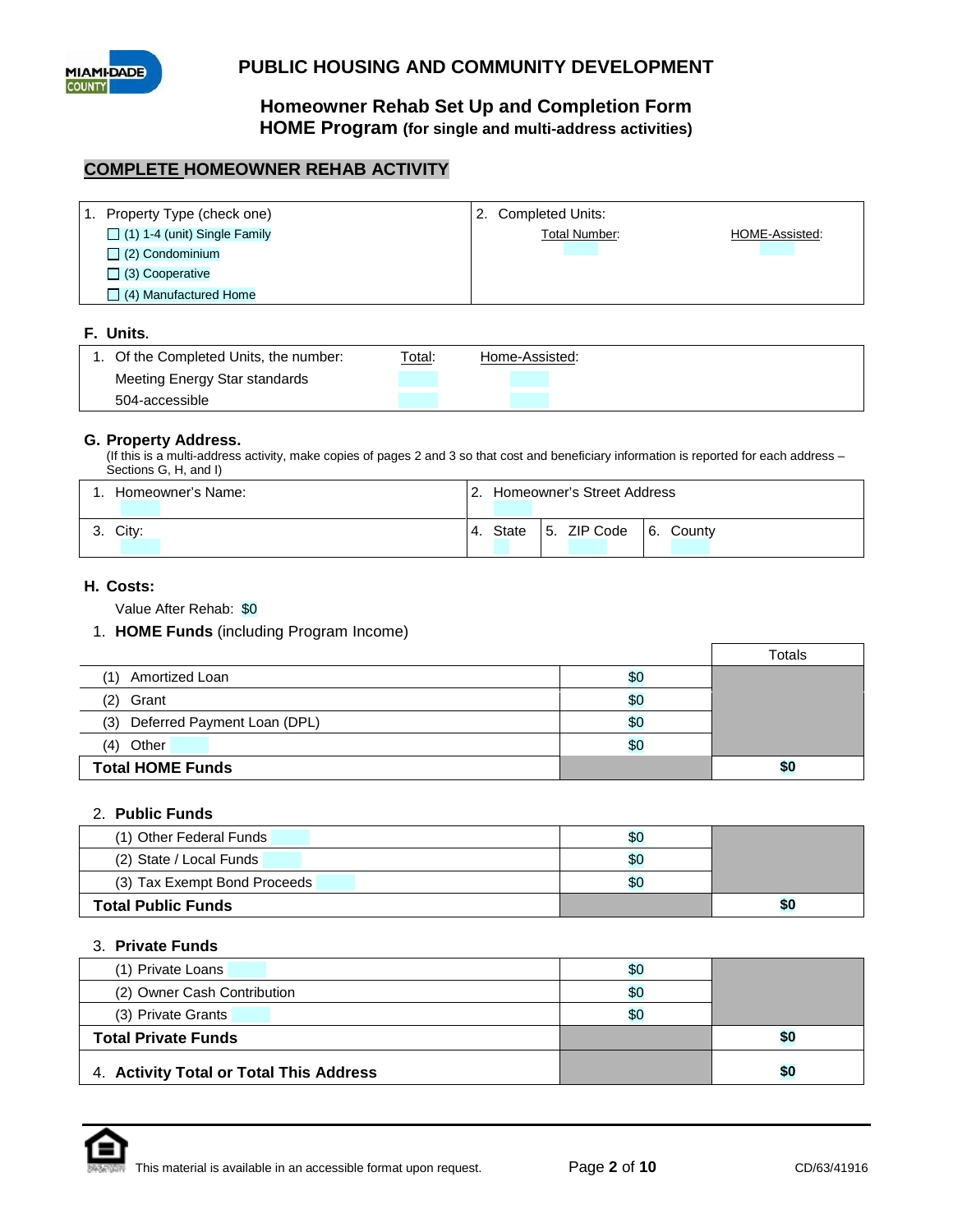

**I. Beneficiaries** (Use codes indicated below.)

| <b>Household</b>           |                      |  |               |                       |                       |  |                  |                              |      |  |  |             |                                       |                                               |                                                  |                              |     |  |  |  |  |  |
|----------------------------|----------------------|--|---------------|-----------------------|-----------------------|--|------------------|------------------------------|------|--|--|-------------|---------------------------------------|-----------------------------------------------|--------------------------------------------------|------------------------------|-----|--|--|--|--|--|
| Unit #                     | # of<br><b>Bdrms</b> |  | Occu-<br>pant |                       | % Median              |  | Hispanic?<br>Y/N |                              | Race |  |  | <b>Size</b> | <b>Type</b>                           |                                               | <b>Assistance</b><br><b>Type</b>                 | <b>Total Monthly</b><br>Rent |     |  |  |  |  |  |
|                            |                      |  | $\mathbf{2}$  |                       |                       |  |                  |                              |      |  |  |             |                                       |                                               | N/A                                              |                              | N/A |  |  |  |  |  |
|                            |                      |  |               |                       |                       |  |                  |                              |      |  |  |             |                                       |                                               |                                                  |                              |     |  |  |  |  |  |
|                            |                      |  |               |                       |                       |  |                  |                              |      |  |  |             |                                       |                                               |                                                  |                              |     |  |  |  |  |  |
|                            |                      |  |               |                       |                       |  |                  |                              |      |  |  |             |                                       |                                               |                                                  |                              |     |  |  |  |  |  |
|                            |                      |  |               |                       |                       |  |                  |                              |      |  |  |             |                                       |                                               |                                                  |                              |     |  |  |  |  |  |
| FHA Insured?<br><b>Yes</b> | <b>No</b>            |  |               |                       |                       |  |                  |                              |      |  |  |             |                                       |                                               |                                                  |                              |     |  |  |  |  |  |
|                            |                      |  |               |                       |                       |  |                  |                              |      |  |  |             |                                       |                                               |                                                  |                              |     |  |  |  |  |  |
| # of Bdrms                 |                      |  |               | <b>Occupant</b>       |                       |  |                  | <b>Household % of Median</b> |      |  |  |             |                                       | <b>Household Race</b>                         |                                                  |                              |     |  |  |  |  |  |
| 0 - SRO/Efficiency         |                      |  |               | 1 - Tenant            |                       |  | 1 $-0$ to 30%    |                              |      |  |  |             | 11 - White                            |                                               |                                                  |                              |     |  |  |  |  |  |
| $1 - 1$ bedroom            |                      |  |               | 2 - Owner             |                       |  |                  | $2 - 30 +$ to 50%            |      |  |  |             | 12 - Black or African American        |                                               |                                                  |                              |     |  |  |  |  |  |
| $2 - 2$ bedrooms           |                      |  |               | 9 - Vacant Unit       |                       |  |                  | $3 - 50 +$ to 60%            |      |  |  |             | 13 - Asian                            |                                               |                                                  |                              |     |  |  |  |  |  |
| $3 - 3$ bedrooms           |                      |  |               |                       |                       |  |                  | 4 - $60+$ to 80%             |      |  |  |             | 14 - American Indian or Alaska Native |                                               |                                                  |                              |     |  |  |  |  |  |
| 4 - 4 bedrooms             |                      |  |               | <b>Household Size</b> |                       |  |                  |                              |      |  |  |             |                                       |                                               | 15 - Native Hawaiian or Other Pacific Islander   |                              |     |  |  |  |  |  |
| 5 - 5 or more bedrooms     |                      |  |               | 1 $-1$ person         |                       |  |                  | <b>Household Type</b>        |      |  |  |             |                                       | 16 - American Indian or Alaska Native & White |                                                  |                              |     |  |  |  |  |  |
|                            |                      |  |               | 2 - 2 persons         |                       |  |                  | 1 - Single, non-elderly      |      |  |  |             |                                       | 17 - Asian & White                            |                                                  |                              |     |  |  |  |  |  |
| <b>Assistance Type</b>     |                      |  |               | 3 - 3 persons         |                       |  |                  | 2 - Elderly                  |      |  |  |             |                                       |                                               | 18 - Black or African American & White           |                              |     |  |  |  |  |  |
| 1 - Section 8              |                      |  |               | 4 - 4 persons         |                       |  |                  | 3 - Single parent            |      |  |  |             |                                       |                                               | 19 - American Indian or Alaska Native & Black or |                              |     |  |  |  |  |  |
| 2 - HOME TBRA              |                      |  |               | 5 - 5 persons         |                       |  |                  | 4 - Two parents              |      |  |  |             |                                       | African American                              |                                                  |                              |     |  |  |  |  |  |
| 3 - Other federal, state   |                      |  |               | 6 - 6 persons         |                       |  |                  | 5 - Other                    |      |  |  |             |                                       | 20 - Other Multi Racial                       |                                                  |                              |     |  |  |  |  |  |
|                            | or local assistance  |  |               | 7 - 7 persons         |                       |  |                  |                              |      |  |  |             |                                       |                                               |                                                  |                              |     |  |  |  |  |  |
| 4 - No assistance          |                      |  |               |                       | 8 - 8 or more persons |  |                  |                              |      |  |  |             |                                       |                                               |                                                  |                              |     |  |  |  |  |  |

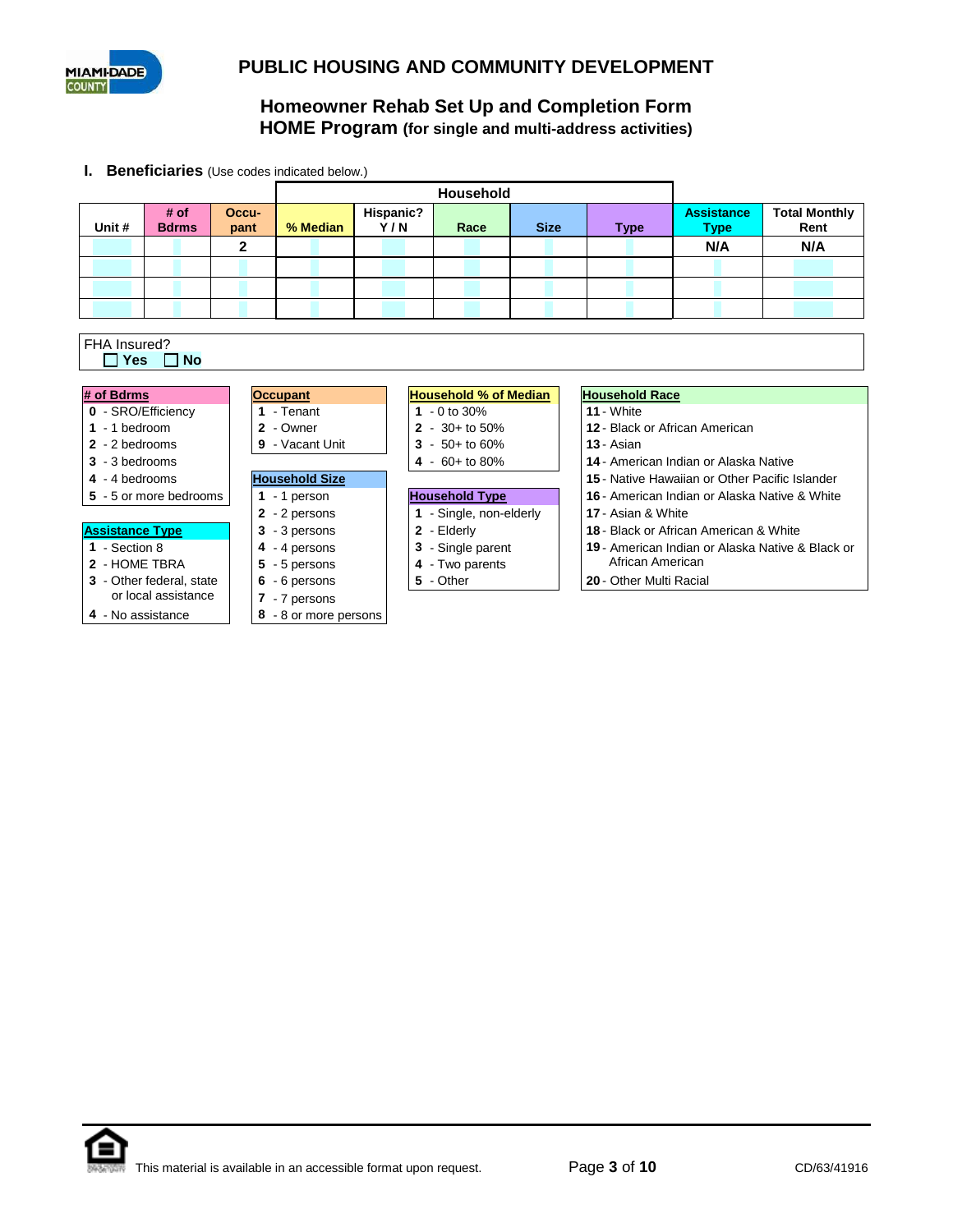

### **Homeowner Rehab Set Up and Completion Form HOME Program (for single and multi-address activities)**

# **Instructions on Completing the Homebuyer Rehab Set Up and Completion Form**

# **Executed agreement with the grant recipient must be attached with this form**

Read the instructions for each item carefully before completing the form. The purpose of this report is to assist with the collection of information to be entered into HUD's Integrated Disbursement and Information System (IDIS).

- **Applicability.** This report is to be completed for each homeowner rehabilitation activity assisted with HOME funds.
- **Timing.** This report form is used to setup an activity in IDIS so that funds may be drawn down and to complete the activity so that the HOME Program reporting requirements are met.
- **Attachments.** Executed agreement with the grant recipient must be attached with this form

### **A. General Information.**

- **1. Name of Participant.** Enter the name of the agency administering the homeowner rehab activity.
- **2. IDIS Activity ID Number.** Enter the activity number assigned by IDIS *(and provided to you by your HOME program officer)*.
- **3. Activity Name.** Enter the name that the grantee or sub-grantee has designated to the activity.

### **SET UP ACTIVITY (page 1)**

**B. Objective and Outcome.** (For MDOC use – provided for informational purposes only)

- **Objective.** Check the objective that best describes the purpose of the activity. If a code is not entered in IDIS, the default answer is "Decent affordable housing".
	- 1. **Suitable living environments.** Applies to activities that benefit communities, families, or individuals by addressing issues in their living environment.
	- 2. **Decent affordable housing.** Applies to housing activities that meet individual family or community needs. This objective should not be used for activities where housing is an element of a larger effort.
	- 3. **Creating economic opportunities.** Applies to activities related to economic development, commercial revitalization, and job creation.
- **Outcome.** Enter code of the outcome that best describes the benefits resulting from the activity. The default answer is "Affordability".
	- 1. **Availability/accessibility.** Applies to activities that make services, infrastructure, housing, and shelter available and accessible. Note that accessibility does not refer only to physical barriers.
	- 2. **Affordability.** Applies to activities that provide affordability in a variety of ways. It can include the creation or maintenance of affordable housing, basic infrastructure hookups, or services such as transportation or day care.

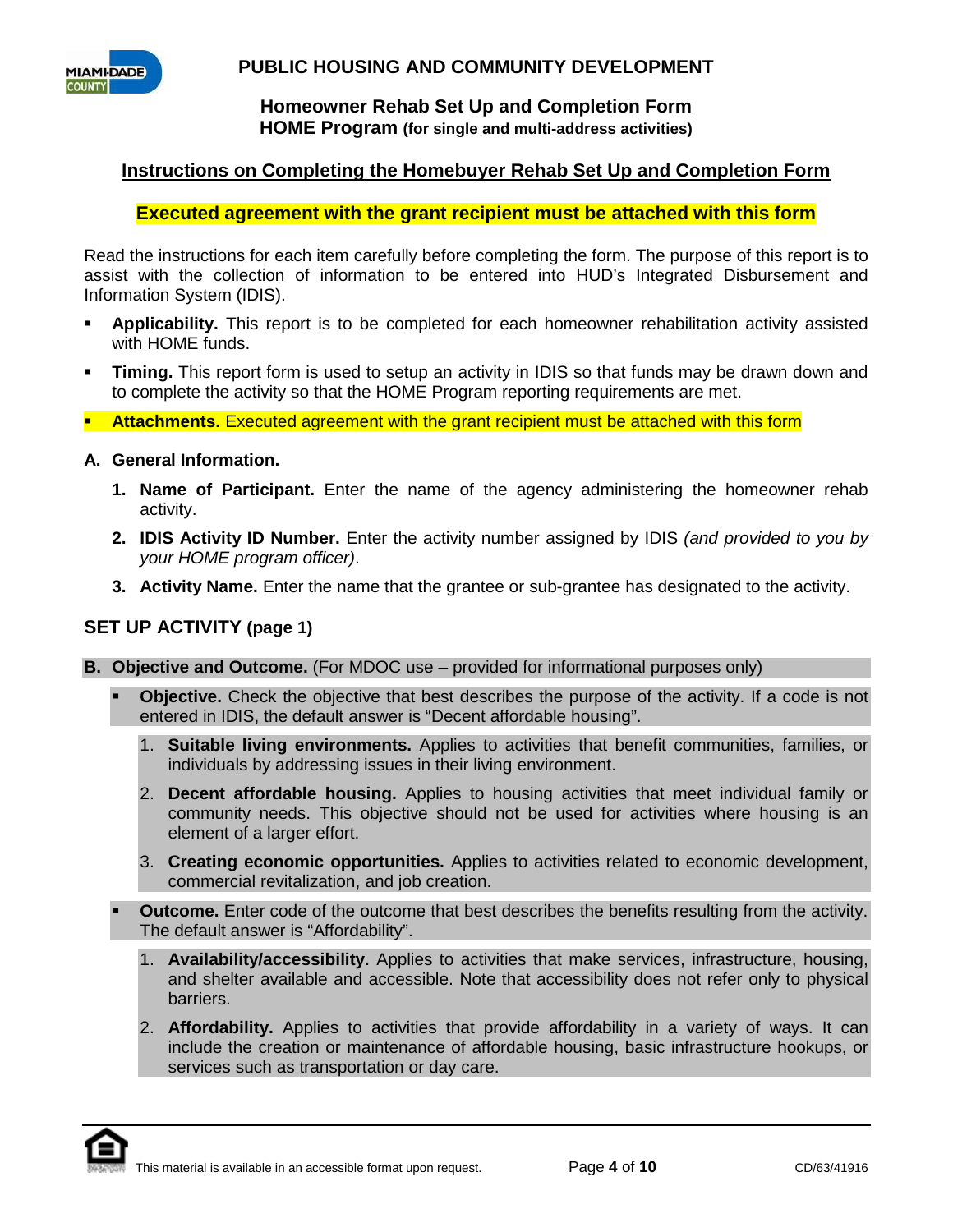

### **Homeowner Rehab Set Up and Completion Form HOME Program (for single and multi-address activities)**

**Sustainability.** Applies to activities that promote livable or viable communities and neighborhoods by providing services or by removing slums or blighted areas.

### **C. Special Characteristics.**

- **1. Activity Location.** Check any that apply.
	- (1) CDBG strategy area is defined as HUD-approved neighborhood or Community Revitalization strategy Area (NRSA or CRSA), identified in the grantee's Consolidated/Annual Action Plan under Section 91.215(e) or Section 91.315(e)(2).
	- (2) Local target area is defined as a locally designated non-CDBG strategy area targeted for assistance.
	- (3) Presidentially declared major strategy area is defined as an area declared a major disaster under subchapter IV of the Robert T. Stafford Disaster Relief and Emergency Assistance Act.
	- (4) Historic Preservation Area is defined as an area designated for historic preservation by local, state, or federal officials.
	- (5) Brownfield redevelopment area is defined as an abandoned, idle, or underused property where expansion or redevelopment is complicated by real or potential environmental contamination.
	- (6) Conversion from non-residential or residential use is self-explanatory. An example is converting an old warehouse into rental units or condominiums.
	- (7) Colonia is defined as a rural community or neighborhood located within 150 miles of the U.S.-Mexican border that lacks adequate infrastructure and frequently also lacks other basic services. This field only applies to activities located in the states of Arizona, California, New Mexico, and Texas.
- **2. Faith-Based Organization.** Will this activity be carried out by a faith-based organization? Check "Yes" if it is known or if the organization declares itself to be a faith-based organization. If not, check "No".

### **D. Activity Information.**

- **1. Homeowner's Name**. Enter the name of homeowner or other identifying label. For multiaddress activities, the name of the development can be entered.
- **2. Street.** Self-explanatory. For multi-address activities, enter a general description of the project location.
- **3. City**. Self-explanatory.
- **4. State**. Self-explanatory.
- **5. Zip code**. Self-explanatory.
- **6. County code**. Enter the county name or code. IDIS provides help to select the appropriate code. *(Check with your HOME program officer for your county code.)*
- **7. Activity Estimates. HOME Units.** Enter the estimated total number of units (upon completion) that will receive HOME assistance.

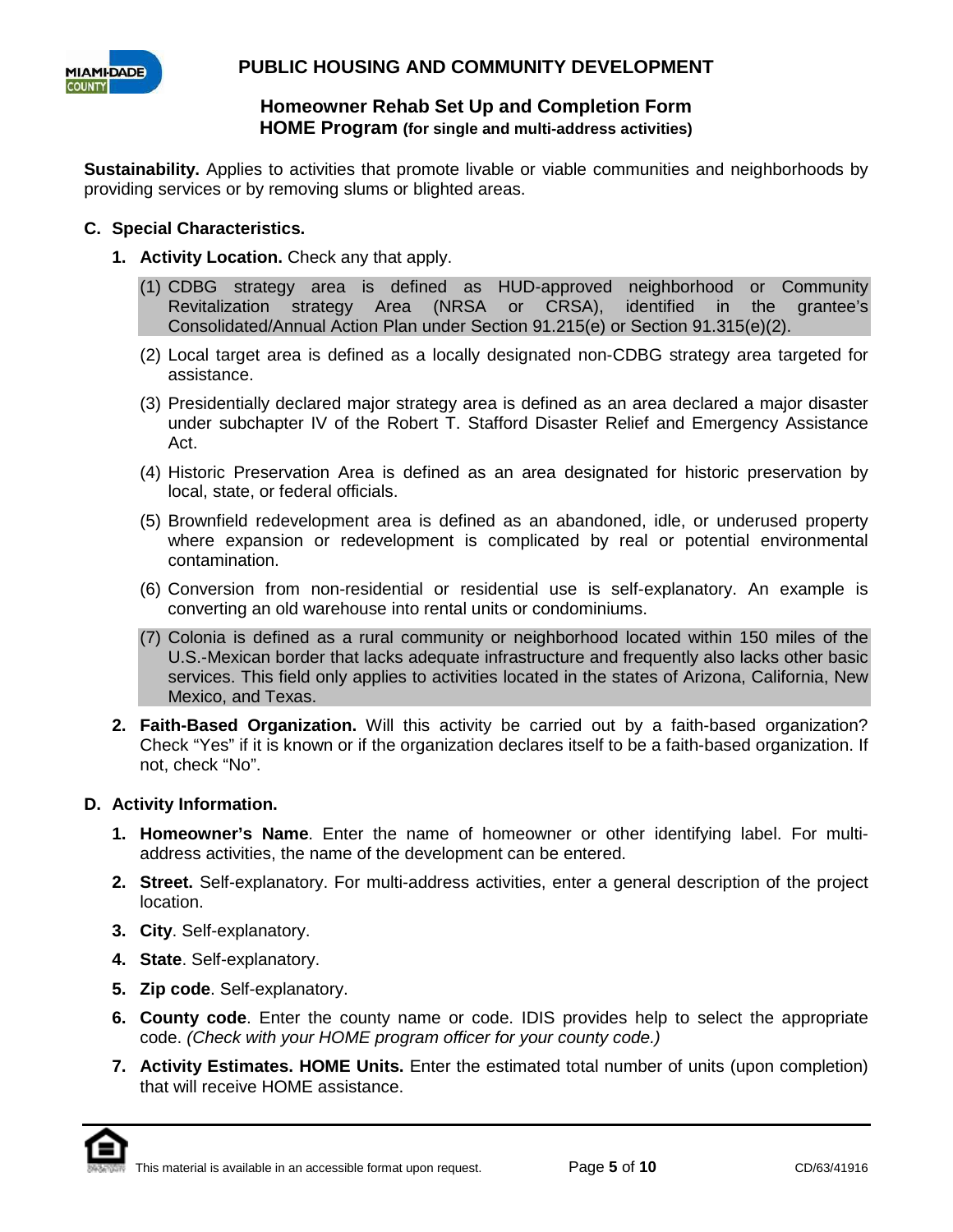

**Homeowner Rehab Set Up and Completion Form HOME Program (for single and multi-address activities)**

- **8. Activity Estimates. HOME Cost.** Enter the total amount of HOME funds requested for the activity.
- **9. Multi-Address?** If the activity consists of more than one home, check "Yes" so that costs and beneficiary information can be reported for each address at completion.
- **10. Loan Guarantee?** Check "Yes" or "No" to indicate whether this activity is supported by a loan guarantee.
- **E. Contractor Information** (For multi address activities only).
	- **1. Contractor Type.** Check one box to indicate the type of contractor:
		- (1) Individual
		- (2) Partnership
		- (3) Corporation
		- (4) Not-for-Profit
		- (5) Publicly Owned
		- (6) Other
	- **2. Contractor's Name.** Enter the name of the contractor.
	- **3. - 6. Contractor's Street Address, City, State** and **ZIP Code.** Self-explanatory.

# **COMPLETE HOMEOWNER REHAB ACTIVITY. (pages 2 & 3)**

- **1. Property Type.** Check the box to indicate the type of property assisted.
	- (1) 1-4 Single Family
	- (2) Condominium
	- (3) Cooperative
	- (4) Manufactured Home
- **2. Completed Units. Total number. HOME Assisted.** Enter the total number of completed units for this activity and the number of completed HOME-assisted units.

### **F. Units.**

- **1.** 1. **Of the units completed, enter the numbers for:** 
	- **Total and Home-Assisted Meeting Energy Star Standards.** Enter the total number of completed units that meet Energy Star standards and the number of completed HOME-Assisted units that meet Energy Star standards. **Energy Star** applies to substantial rehabilitation. It is a system for achieving and verifying a level of building performance with respect to energy efficiency. Energy Star homes are independently verified to be 15% to 30% more efficient than those built to model IECC standards. The performance level is certified by third party contractors. The Energy Star label should be prominently displayed on the home's electrical distribution panel. See www.energystar.gov for more information.
	- **Total and HOME Assisted 504 accessible.** Enter the total number of completed units and completed HOME assisted units that are 504 accessible. Note: The default answer is "0" if the number of units is not provided.

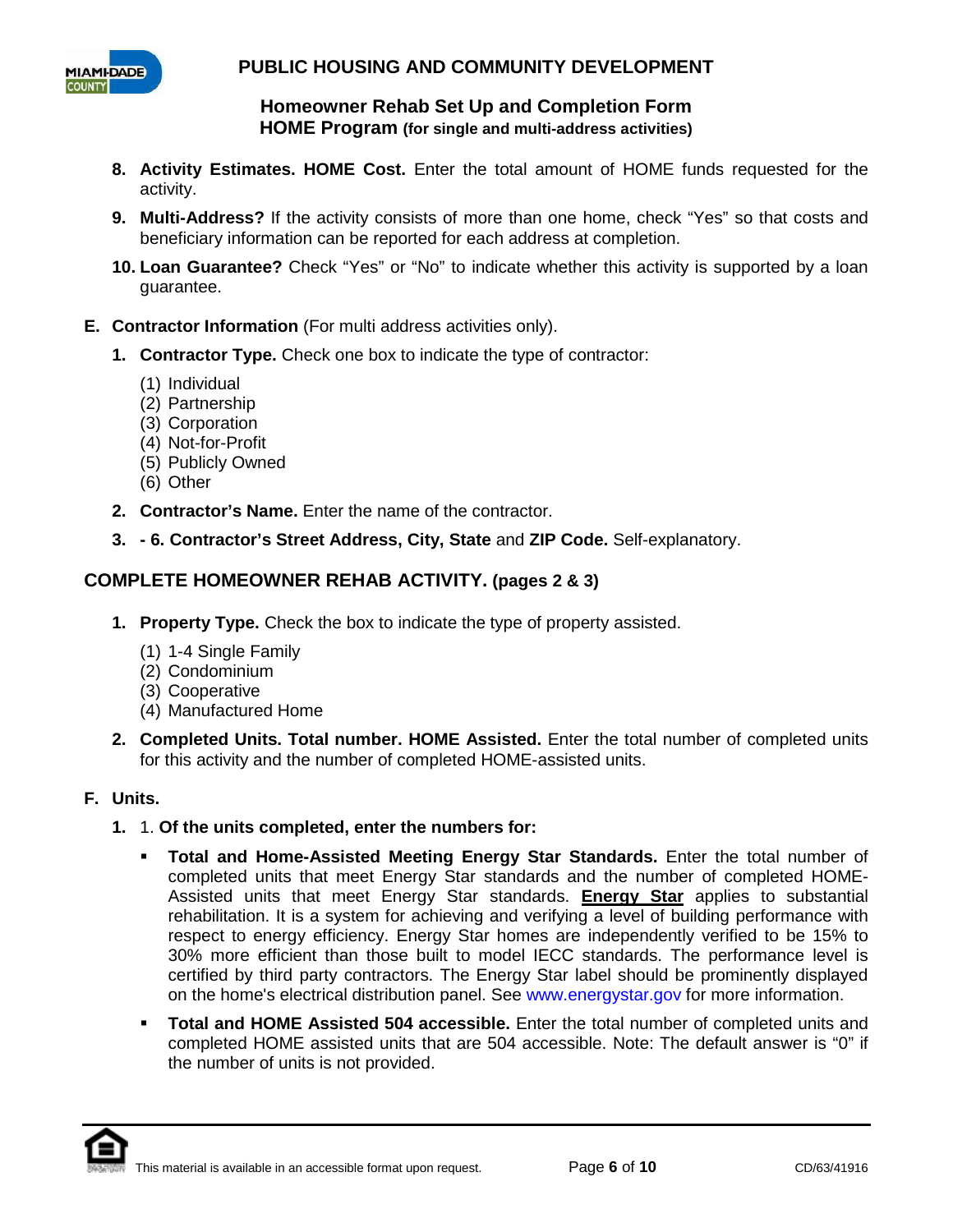

### **G. Property Address**

**1. Homeowner's Name.** (Or other identifying label)

**2. - 6. Homeowner's Street Address, City, State, Zip Code and County Code.** Self-explanatory. **H. Costs.**

Include all HOME funds used for the activity and all other funds (public and private). *Do not double count.* If private funds are used for construction financing and those funds are later replaced by permanent financing, *do not report both.* Report all HOME funds expended on the activity. *(Note: Federal regulations specifically prohibit paying back HOME funds with HOME funds.)* For funds other than HOME, to the extent a choice must be made to avoid double counting, report permanent financing rather than construction financing. The total amount of HOME funds reported in the block titled "Total HOME funds" (Item (1) must equal the total amount disbursed through IDIS for this activity.

- **Value After Rehab.** Enter the dollar value of the property. The dollar value is the appraised value of the property before rehabilitation plus the total rehabilitation cost (i.e. all materials, supplies and labor costs directly related to the rehabilitation of the property).
- **1. HOME Funds (Including Program Income).**
	- (1) **Amortized Loan.** Enter the amount of HOME funds provided for this activity in the form of an amortized loan. If there are multiple loans, enter the interest rate and term of the largest loan.
	- (2) **Grant.** Enter the amount of HOME funds provided without any repayment requirements. (**Note**: A grant may be used to reduce the principal amount borrowed, a principal reduction payment, or the effective interest rate, an interest subsidy payment, on a privately originated loan.)
	- (3) **Deferred Payment Loan (DPL).** Enter the amount of HOME funds provided through loans where payment of principal and interest is deferred until a future time and enter the interest rate and amortization period, if any. A DPL is some times called a conditional grant (e.g., repayment is required when the property is sold, or is forgiven if the owner does not sell the property for a specified number of years or repayment of principal and interest starts after the bank loan is repaid.)
	- (4) **Other.** Enter the total amount of HOME funds provided for subsidy funding that is other than the type of loan/grant assistance identified in the above items listed in (1) through (3).
		- **Total HOME Funds.** Enter the total of items (1) through (4) as the amount of HOME funds expended.

### **2. Public Funds.**

- (1) **Other Federal Funds.** Exclude any HOME funds expended.
- (2) **State/Local Funds.**
- (3) **Tax Exempt Bond Proceeds.** Report funds used for development costs only.
	- **Total Public Funds.** Enter the total of items (1) through (3) as the amount of Public Funds expended.

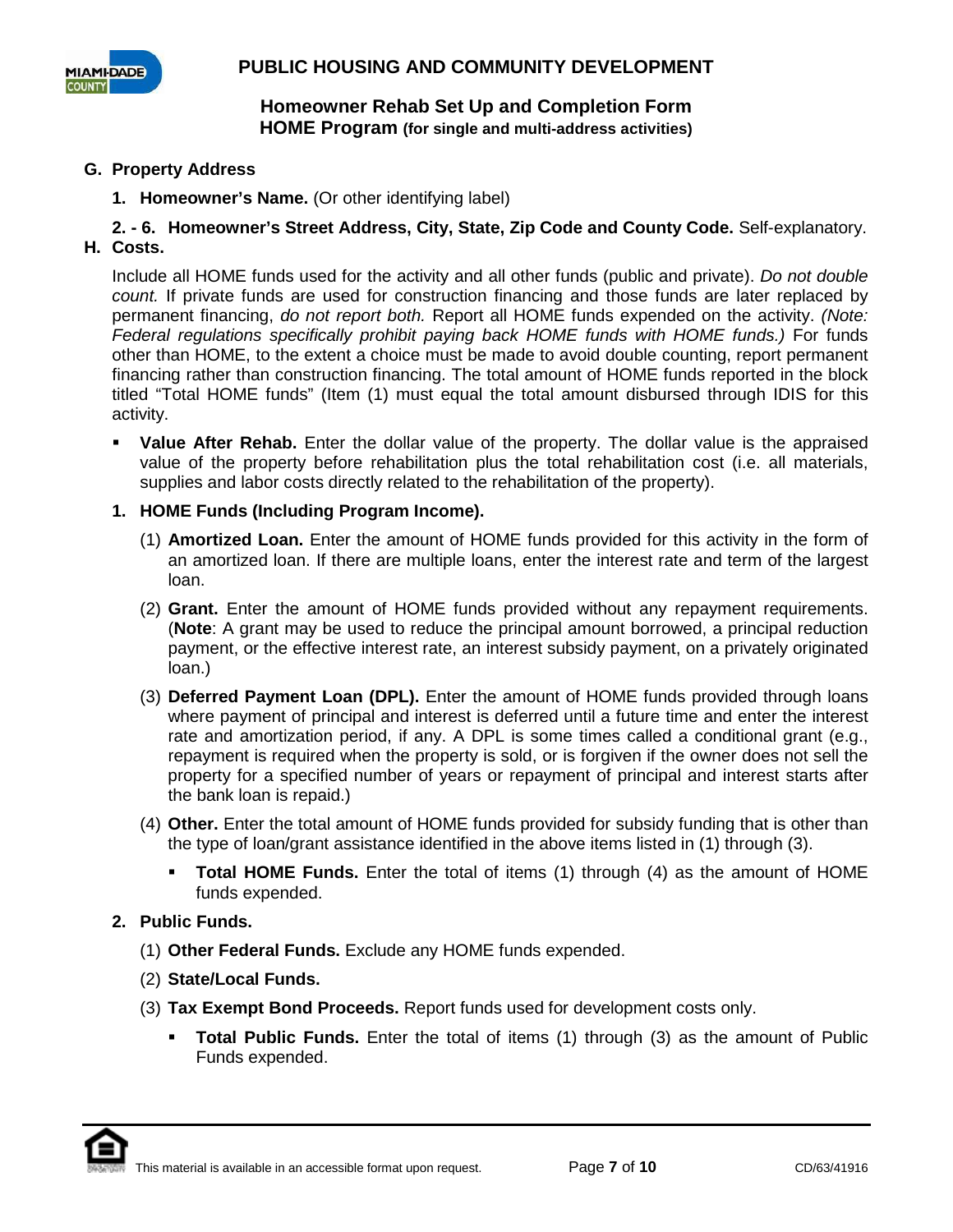

### **3. Private Funds.**

- (1) **Private Loans.** Enter the amount of all of the costs that have been paid with funds obtained from private financial institutions, such as banks, savings and loans, and credit unions, and enter the interest rate and amortization period of the loan. If there are multiple loans, enter the interest rate and term of the largest loan. **(Do not double count.)**
- (2) **Owner Cash Contribution.** Enter the amount of all cash contributions provided by the homeowner.
- (3) **Private Grants.** Enter the amount of cash contributions provided by private organizations, foundations, donors, etc.
	- **Total Private Funds.** Enter the total of items (1) through (3) as the amount of Private Funds expended.
- **4. Activity Total or total this address.** Enter the sum of totals for HOME funds, Public funds and Private funds.

#### **I. Beneficiaries.**

Complete one line for the head of household of each residential unit that is receiving homeowner rehab assistance from the HOME Program.

- **Unit Number.** Enter the unit number of each unit that will receive HOME assistance.
- **Number of Bedrooms.** Enter 0 for a single room occupancy (SRO) unit or for an efficiency unit, 1 for 1 bedroom, 2 for 2 bedrooms, 3 for 3 bedrooms, 4 for 4 bedrooms, and 5 for 5 or more bedrooms.
- **Occupant.** For homeowner rehab, one unit must be owner (code 2) occupied. If there are tenant occupied units, enter 1 for tenant or 9 for vacant.
- **Percent of Area Median Income.** For each occupied residential unit, enter one **code** only based on the following definitions:
	- 1. **0–30 Percent of Area Median Income** refers to a household whose annual income is at or below 30 percent of the median family income for the area, as determined by HUD with adjustments for smaller and larger families.
	- 2. **30+–50 Percent of Area Median Income** refers to a household whose annual income exceeds 30 percent and does not exceed 50 percent of the median family income for the area, as determined by HUD with adjustments for smaller and larger families.
	- 3. **50+–60 Percent of Area Median Income** refers to a household whose annual income exceeds 50 percent and does not exceed 60 percent of the median family income for the area, as determined by HUD with adjustments for smaller and larger families.
	- 4. **60+–80 Percent of Area Median Income** refers to a household whose annual income exceeds 60 percent and does not exceed 80 percent of the median family income for the area, as determined by HUD with adjustments for smaller and larger families.

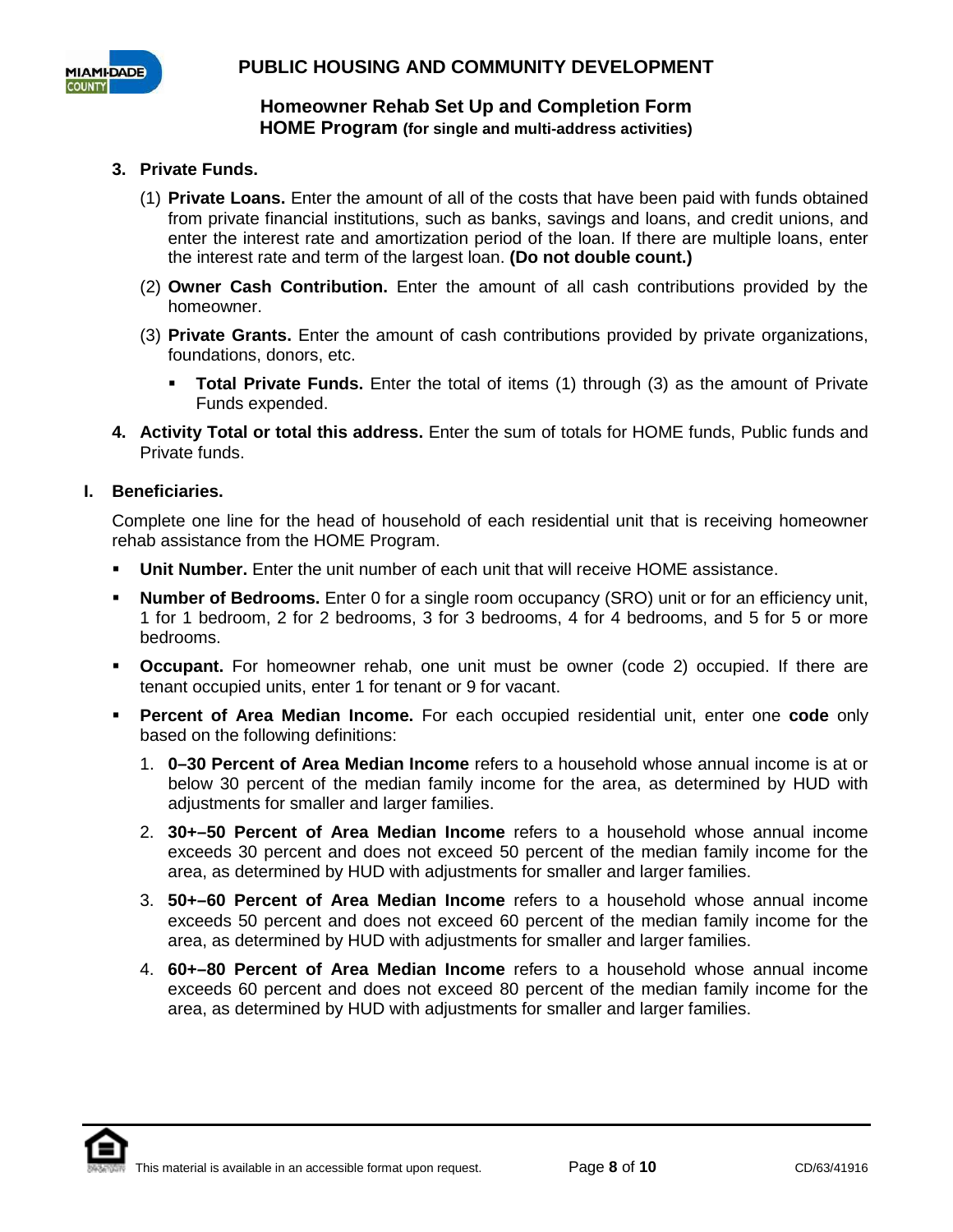

## **Homeowner Rehab Set Up and Completion Form HOME Program (for single and multi-address activities)**

- **Hispanic?** For each occupied residential unit, enter the ethnicity for the head of household as either "Y" for Hispanic or Latino or "N" if the head of household is not Hispanic nor Latino. Hispanic or Latino race is defined as a person of Cuban, Mexican, Puerto Rican, South or Central American, other Spanish culture or origin, regardless of race. The term, "Spanish origin," can be used in addition to "Hispanic or Latino."
- **Race of Head of Household.** For each occupied residential unit, enter one **code** only based on the following definitions:
	- 11. **White.** A person having origins in any of the original peoples of Europe, North Africa or the Middle East.
	- 12. **Black/African American.** A person having origins in any of the black racial groups of Africa. Terms such as "Haitian" or "Negro" can be used in addition to "Black or African American."
	- 13. **Asian.** A person having origins in any of the original peoples of the Far East, Southeast Asia, or the Indian subcontinent including, for example, Cambodia, China, India, Japan, Korea, Malaysia, Pakistan, the Philippine Islands, Thailand and Vietnam.
	- 14. **American Indian/Alaska Native.** A person having origins in any of the original peoples of North and South America (including Central America), and who maintains affiliation or community attachment.
	- 15. **Native Hawaiian/Other Pacific Islander.** A person having origins in any of the original people of Hawaii, Guam, Samoa or other Pacific Islands.
	- 16. **American Indian/Alaska Native & White.** A person having these multiple race heritages as defined above.
	- 17. **Asian & White.** A person having these multiple race heritages as defined above.
	- 18. **Black/African American & White.** A person having these multiple race heritages as defined above.
	- 19. **American Indian/Alaska Native & Black or African American.** A person having these multiple race heritages as defined above.
	- 20. **Other Multi Racial.** For reporting individual responses that are not included in any of the other categories listed above.

**NOTE:** Collection of information on ethnicity and race is mandatory. If the tenant won't volunteer the information, the person filling out this form should make his/her best guess. (See **EXHIBIT 5-E - INDIVIDUAL DIRECT BENEFIT RECORDING FORM** in Chapter 5 of the HOME Program Administration Manual.

- **Household Size.** Enter the appropriate number of persons in the household: 1, 2, 3, 4, 5, 6, 7, or 8 or more persons (for households of more than 8, enter 8).
- **Household Type.** For each residential unit, enter one **code** only based on the following definitions:
	- 1. **Single, Non-elderly.** One-person household in which the person is not elderly.
	- 2. **Elderly.** One or two person household with a person at least 62 years of age.
	- 3. **Single Parent.** A single parent household with a dependent child or children (18 years old or younger).